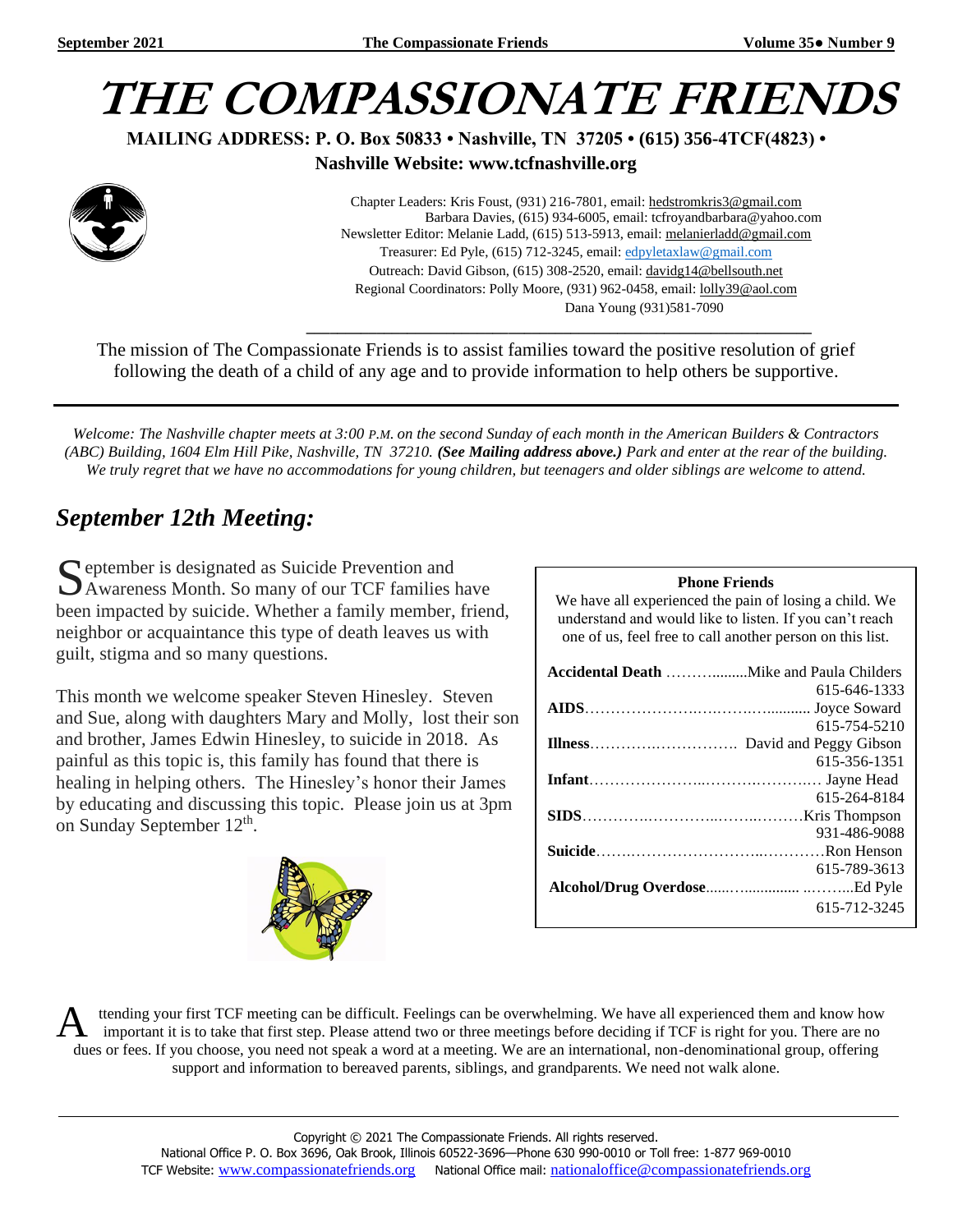# *We remember our children with love and gratitude. We miss their faces, their voices and their smiles. And we do not forget--*

#### *In the month of their births—*

**Glenn Thomas Allen, Jr.** September 2 Son of Ann McKee Stepson of Wilson McKee

**Charles Michael Brown (Charlie)** September 15 Son of Dan and June Brown Brother of Katherine

**Emily Michelle Childers** September 30 Daughter of Michael and Paula Childers Sister of Sarah and Julie

**Jon Ashley Duncan** September 11 Son of Mike and Kay Duncan



#### *And in the month of their deaths*

**James Michael Bolton (Mikey)** September 11 Son of Jim and Loretta Bolton

**Pamela Sue Chaiken** September 29 Daughter of Lionel and Sandra Chaiken

**Kaitlyn Kimberly Cook** September 15 Daughter of Jim Cook and Sylvia Bosma

**Darby Felts** September 9 Son of Deanie Gregory Nephew of Jean Porch







**Tucker Jordan Griffin (T.J.)** September 21 Son of Jason and Angela Griffin

**Christopher Miller Harris** September 11 Son of Bill Harris and Judy Harris

**Michael Scott Jones** September 16 Son of Warren and Donna Jones and Betty D. Jones Brother of David, Jennifer, and Becky

**Tanner Langford** September 14 Son of Michele Langford

*Findings*

*The greatest comfort at time of grieving comes, quietly, from the love that lives within ourselves.*

Sascha

**Gary Lee Durichek** September 2 Son of Jimmy and Barbara Hayes

**Andrew Morris Pack** September 8 Son of Robert and Kassandra Pack



**William Q. Lyons** September 20 Son of Lillie Lyons

**Lindsay Carole Miller** September 11 Daughter of David and Rebecca Miller Granddaughter of Roy and Carole Renfro

**Maxim Siesov** September 11 Lindsay Carole Miller's "Other Half"

**Timothy Elwin Spivey** September 15 Son of Don and April Spivey, Chad and Kim Keen

**Bert Rich** September 11 Son of Shirley Rich-Brinegar

**Scotty Lee Rumble** September 11 Son of Kimberly Rumble

**Nathan Young** September 19 Son of Dana Young

**Christopher Michael Swayze** September 24 Son of Michael Swayze and

> **Keanan Thompson** September 15 Son of Chris Thompson

Carole Swayze

**Don Bruce Winters** September 8 Son of Jerry and Loretta Winters

**Ryan Lee Wiseman** September 5 Son of Roger and Deborah Wiseman





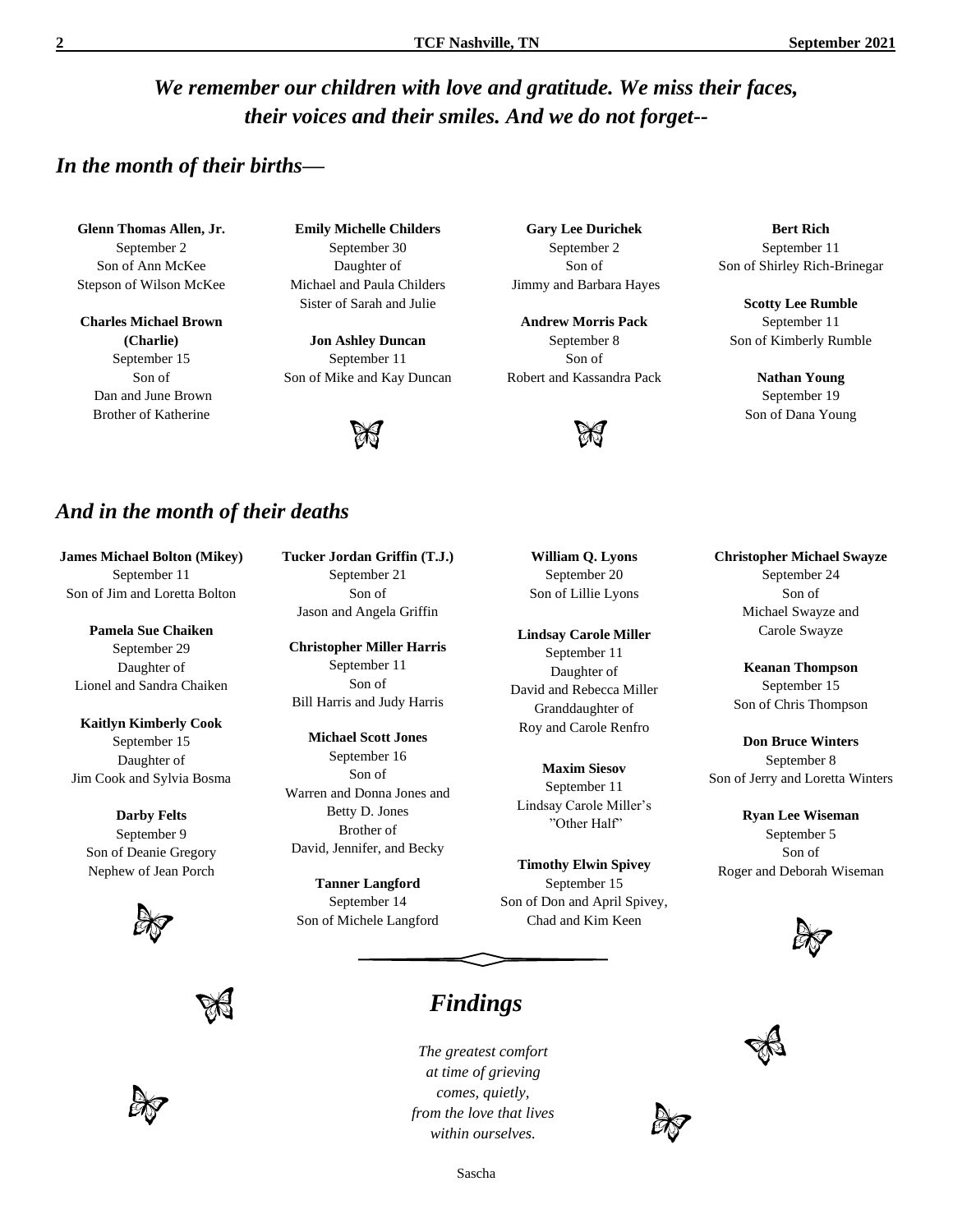# *Gifts of Love and Remembrance*

*We are deeply grateful for the voluntary gifts of love that make it possible for The Compassionate Friends to offer comfort to those families who do not know today that they will need us tomorrow.*

*Henry and Kathy Beeler In loving memory of their son, Cole Hansen Kilgore*

*Linda Sue Black In loving memory of her son, Christopher William Black*

*Mike and Paula Childers In loving memory of their daughter, Emily Michelle Childers*

*Greenbrier United Methodist Church Congregational Love Offering In loving memory of Roy and Taylor Davies, Sons of Roy and Barbara Davies*



*Greenbrier United Methodist Women Love offering In loving memory of Roy and Taylor Davies, Sons of Roy and Barbara Davies*

*Barbara Davies Through Nationwide Workplace Giving Programs In loving memory of her stepsons, Roy James Davies and Taylor Davies Sons of Roy Davies*

*Peggy R. Mayes Love offering In loving memory of Roy and Taylor Davies Sons of Roy and Barbara Davies*

*Mark and Debora Mathis In loving memory of their son, Jacob Allen Mathis*

*Robert and Kassandra Pack In loving memory of their son, Andrew Morris Pack*

*Jerry and Loretta Winters In loving memory of their son, Don Bruce Winters*

*Each month, Allegra Marketing (615 360-3339) donates the printing of this newsletter as a gift to the families of TCF. Deanna Brown and her family assemble, label, sort and mail the newsletter in loving memory of her son, Marcus Dean Brown. We appreciate so much these people and their generosity to all of us.*

#### *Some Special Ways to give*

\*To benefit TCF, go to the Kroger website and click on"Community Rewards"; then follow the instructions on that page. After that, when you shop at Kroger, swipe your Plus Card or key in your phone number when you check out, and Kroger will donate dollars to TCF. It's a free and easy way to support your chapter.

If your employer supports the United Way, you might have the option to "designate" your donation. Every dollar you contribute through your payroll deductions goes to the organization you designate. TCF Nashville is an approved organization with the United Way. Please consider designating your United Way donation to TCF Nashville.

ٔ

 $\bf{W}$ e are the grieving grandparents, the shepherds of our children's and grandchildren's lives. Our grief is two-fold and at times we feel powerless to help. We seek to comfort our children in the depths of their grief and yet we need the time and space to face our own broken hearts. We have been robbed of the special tender touch a grandparent shares with a grandchild, and we have lost a symbol of our immortality. As we walk by our child's side, we both give and draw strength. We reach into their hearts to comfort them, and when they reach out to us in their distress, we begin the journey to heal together. We continue to be their guardians. We allow traditions to change to accommodate their loss. We support the new ones, which symbolize the small steps on their journey. It is in their healing that our hearts find comfort.

Susan Mackey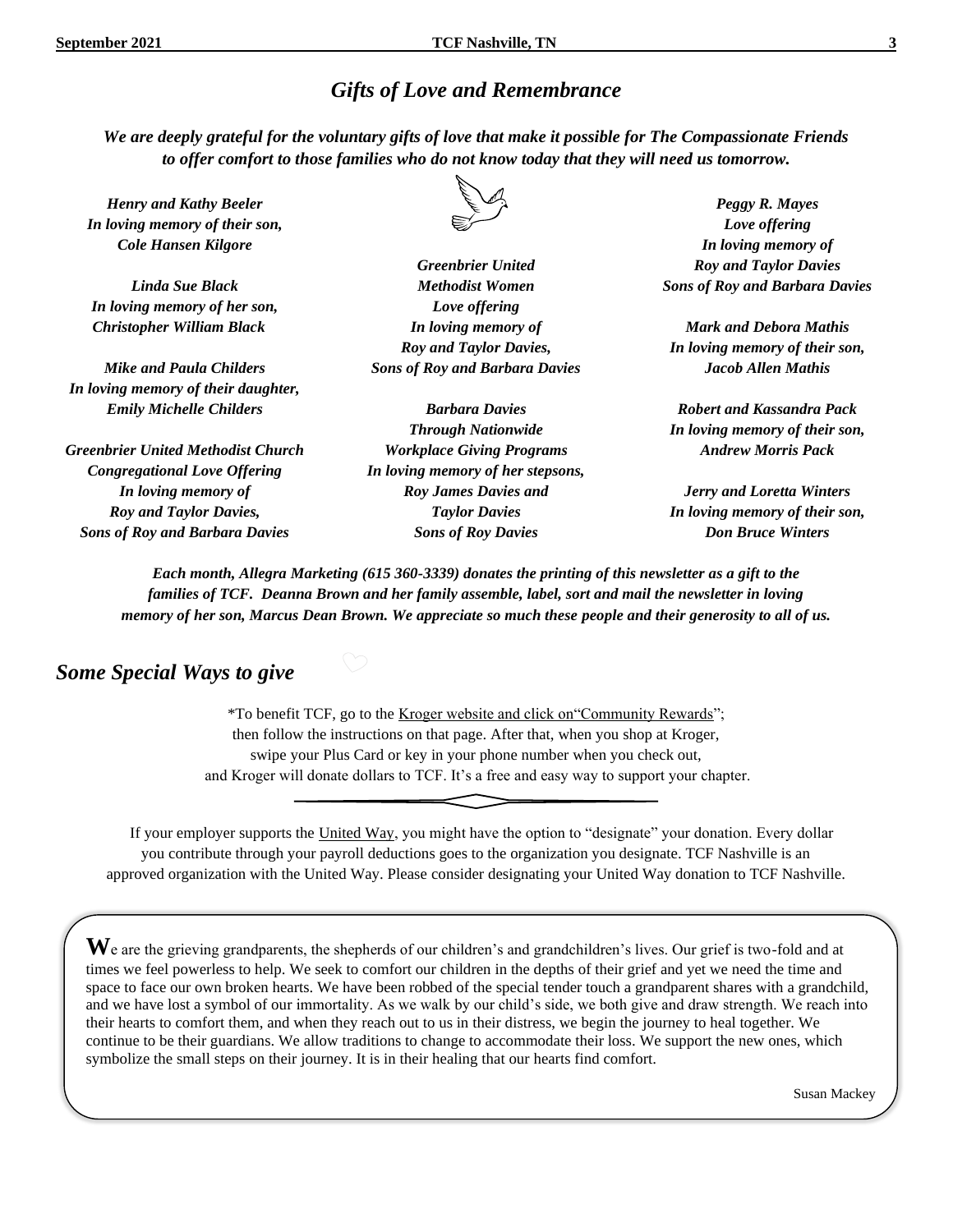# **A Personal Evolution Through Grief**

have been a bereaved parent now for three and half years. I I have been a bereaved parent now for three and half years. I have learned a few things during that time, and I have much to learn in the future. I am evolving. Evolving from what I once was—a person who had reasonable expectations of a life that included my son, his children, graduations, holidays, birthdays and special occasions. Now I have become a person who has virtually no expectations that are similar to the ones I had before my son died.

I have evolved into a more sensitive person. I know what some people are thinking before they even say the words. I feel others' joy as if it were my own. I cheer for the success of others. I feel their sorrow, their failures, their missteps. I watch children play and remember my childhood, my son's childhood and I think of the joy that is childhood. I sit for hours watching birds at our feeders, marveling at the beauty of the natural world.

I have slowed down the pace. I no longer feel the pressure to be here or there, to do this or that, to call this one or that one, to wear certain clothes, to "put on the best face" for strangers. I have liberated myself from the mundane and the materialistic. Instead, I simply feel deeply about others. I have become extremely sensitive to all that surrounds me.

I believe the loss of my child has changed me in many different ways. I see this in the attitudes of those who are in The Compassionate Friends as well. While few of us will broach no nonsense in our lives because it is meaningless compared with our experiences, we will listen intently for long periods to the weeping, hysterical cries of a newly bereaved mother. Or we will nod quietly as a parent who is far into grief has a sudden flash of sorrow that is overwhelming. We have a heightened sensitivity to others through no choice of our own. It came with the loss of our beautiful children.

I wonder about what my son would think of events that have unfolded since his death. I have come to conclusions about others that aren't, quite frankly, flattering. Yet, he had come to these conclusions before he died. While I tried to mollify his perception of the dysfunctional people with whom he was burdened, he just said, "that's how it is, Mom." And he was right. That's how it is. I have learned to accept people for what they are. If I can help, I will certainly do so. If I can't help, I accept that some things can't be changed, and some people won't change. There is no magic here. It's a simple fact of life. "That's how it is, Msom."

I volunteer more these days. I give of myself, my knowledge, any wisdom I may have acquired on life's path to others who are in need. I give of my time, my talents and my labors to those who don't ask as well as those who do. I am comfortable with this.

I have less appreciation for money than I once had. Perhaps that is the best thing to come out of this. What was I chasing? What was my son chasing? What was the point? Bigger, better, faster, farther, more, more, more. It's a shallow existence when one is so focused on the material things that one is defined by materialism. I have learned to let go of preconceptions, and in that letting go, I have been pleasantly surprised by many people.

How did I get to this place? One minute, one hour, one day, one week, one month at a time. It is a slow journey from crawling through the pits of hell in deep grief to coming back to the reality of here and now. It's as close to a near death experience as I can imagine. Instead of great epiphanies, there are moments of clarity. Instead of instant gratification, there is much work to achieve tiny steps forward. But the effort is well worth making. When I came out from the pits of hell, I realized that my reality was changed; I realized that I was a different person. I discovered that the world doesn't run on the dollar. I found that all people have a capacity for goodness, but that many will never use this capacity.

But most importantly, I discovered that after leaving the pits of hell, there is a road toward hope that is traveled by each of us. Some walk more quickly, some more slowly. But we each walk that road to hope. Hope represents a life that is tolerable once again. Hope represents the acceptance of our child's death and the acknowledgement that we will keep our children alive in our hearts for all eternity as we continue into our tomorrows. Hope is reconciling those two elements: yesterday and tomorrow.

I have learned to adjust to change, because change is inevitable. I have learned to stand up for what is right because that is our duty as human beings. I have learned much about the fears of others and even more about my own fears. I have conquered my phobias as a result of my son's death. Nothing my imagination could conjure would equal that gripping pain, the ache that hangs in my heart forever because my child has died.

But most of all, I have learned that my son was right. "That's the way it is, mom." Shortly before he died, he said he wanted to give me a copy of Who Moved My Cheese? He never had the opportunity. But I will read it. I have a feeling I know what it will say. Perhaps Todd gave me the plot line when he died. I'd like to think that he was subconsciously preparing me.

> Annette Mennen Baldwin TCF, Katy, TX

"We may not be able to make the sun shine for you, But we can hold the umbrella."

Ann Swann TCF, Valley Forge, PA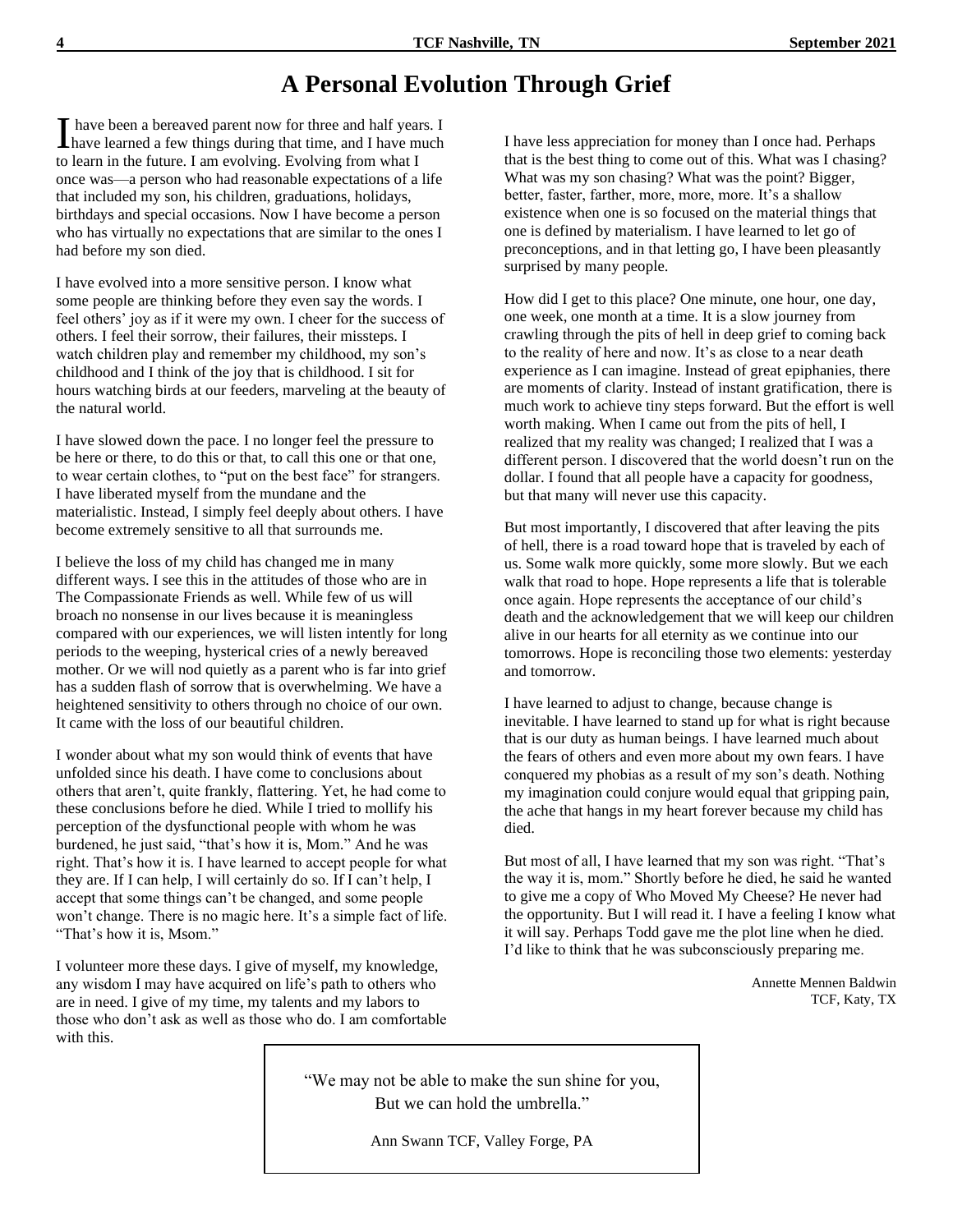#### *I'm Sorry*

*I'm sorry, I thought I knew. I'm sorry you lost your child. Surely time will heal your hurt, Your suffering, your pain.*

*I'm sorry, I thought I knew. How deep it must hurt. The sadness of losing your child… The ache in your heart will go away.*

*"Oh, it will take time, You need to mourn, it is good for you." "I'm sorry but it will get better." "I'll be there for you."*

*I'm sorry for how long it's taking. I didn't know you were still grieving And your thoughts were consumed Every moment of every day.*

*I'm sorry I didn't know that You don't get over it. Time may soften the pain but You never completely heal.*

*I'm sorry, for now I know Of your true pain, Your true loss, Your true sorrow, For I too have lost my child.*

Stewart Levett

#### *Lessons From My Son*

*After you were born my life became a challenge Seeing your poised big sister who did everything right you escaped out of your crib knocked the houseplants over decorated a closet wall with a bright blue marker. You didn't hesitate to scare me at eight months pregnant waddling like a beached whale with a trip to get stitches when you fell in the bathtub telling jokes and laughing as the doctor sewed your chin naming the stitches 'my itches'.*

*I can still see those bright eyes the excitement over a frog, picking green tomatoes, covered in birthday cake, drinking pool water, climbing a pecan tree, kissing a neighbor's puppy and running naked down the cul-de-sac.*

*From you I learned the art of patience, the joy of mothering a son, that there are never enough hours for cuddling and reading. You taught me well although you were so young. And within my heart, I will always hold my gratitude for you.*

> Alice J. Wisler TCF Wake County, NC

# *Uneasy Word*

*Hope is not an easy word for grievers but we, more than most others, need to understand what hope can mean for us.* 

*Hope means finding the strength to live with grief.*

*Hope means nurturing with grace the joy of remembrance.*

*Hope means embracing with tenderness and pride our own life and the gifts left to us by those we have lost.* 



Sascha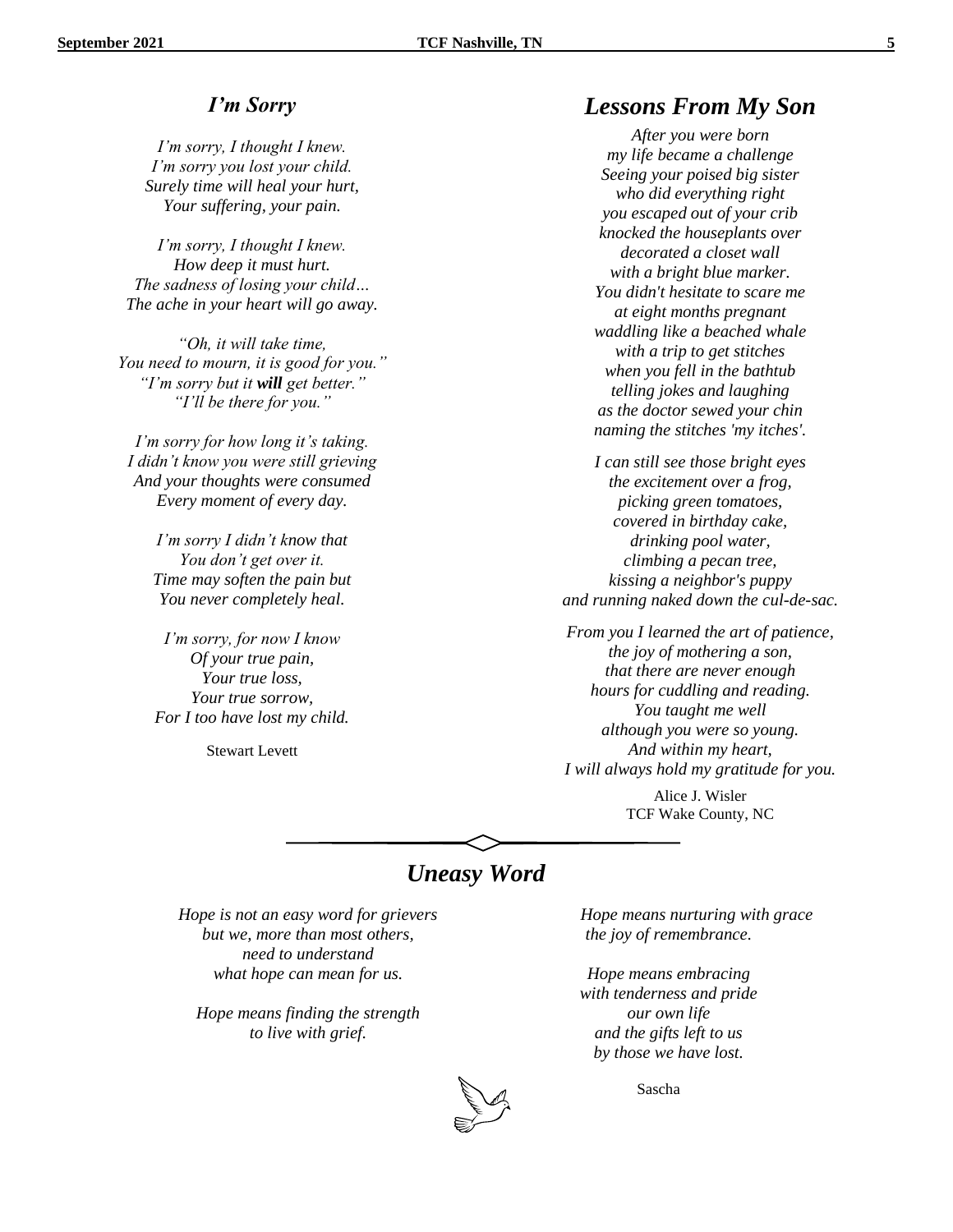# **Do Not Go Gentle Into That Good Night**

 $\mathbf{T}$  t was nine years ago that two police officers came to our door It was nine years ago that two police officers came to our door<br>with news that no parent expects or wants to hear. "We are sorry to inform you that your son was killed by a suspected drunk driver tonight."

SHOCK—My first reaction was disbelief. How could Marc be dead? He has his whole life ahead of him. He was driving a friend home and I was waiting up for him. No, this can't be! But it was the harsh reality that I could not fathom at that moment that caused me to slip into the nice protective overcoat named "SHOCK." Thank goodness for the 'shock' factor because that is what allowed me to make the necessary arrangements for the days that were to follow.

ANGER—From the minute I was told that Marc had died I was angry with God. I talked, screamed and wrote in my journal about being so mad that God did not protect us under His umbrella that I thought was in place for our family. No, I do not believe that God planned for Marc to die at age nineteen or even that it was God's will. It has taken me years to understand that we, all of us have 'free will' and one 42 year-old man used his 'free will' to drink and drive that fateful night that killed our son within one mile of our home.

BARGAINING—The funeral was held here and a week later we drove home to Topeka, Kansas where we had a Memorial Service for friends and family. We drove back to Georgia arriving late one night after the 14-hour drive. I unpacked a few things in the kitchen while my husband was upstairs taking a shower. When I had finished, I tried to climb the stairs, but I froze and then fell grasping at the carpet on the stairs sobbing loudly in the entryway. I cried out to God asking, "Why didn't He take me instead?" I told him he could make the change right here, right now and no one would ever know the difference.

PAIN—As the shock began to wear off, I felt the intense excruciating pain. It was so deep and cut like a knife. I thought that the pain was going to kill me it hurt so bad. It felt like someone had ripped my heart out. I felt gutted and empty inside. I was surprised to learn that grief is not just about feeling sad. When you experience grief, there is a **real** 

physical pain and mine was in my chest that hurt for many months every waking moment. I remember I wanted to die. More importantly I wanted to be with Marc.

TEARS—I did not know there were so many different ways to cry or different sounds one could make while crying. I would be sitting in my chair and begin to cry and invariably I would end up on the floor, face down in the carpet crying my eyes out. At other times, I rocked back and forth sobbing so hard and speaking gibberish that even I could not understand what I was saying. Our older son told me that I even cried in my sleep because he had heard me one night.

DEPRESSION—I kept the drapes drawn that first year and withdrew from the world. I was like a frightened animal huddled in a corner. My first thought upon waking each morning was that Marc was dead. I would curl up in a fetal position and cry. I had trouble concentrating, remembering things and making decisions. My mind would wander constantly. I had no energy—none—zip! I remember being so proud of myself the time that I completed mopping my kitchen floor that had taken me three days to do.

RECONCILIATION—I am nine years into my grief journey. For me, it has been about 'leaning into my pain' and stumbling around in the dark searching and trying different ways to cope since the death of our son, Marc. I read grief books, I journal, I attend bereavement seminars, I visit the cemetery and most importantly, I cry.

"DO NOT GO GENTLE INTO THAT GOOD NIGHT"—but stand toe to toe with the beast called grief! Do not be afraid of your thoughts, feelings, and pain. They are ALL normal reactions to the death of your dear child. Instead, I ask you to wrestle grief down to the ground, screaming, kicking and crying until you have made grief your equal and more manageable.

I heard a speaker say, "we did not expect to outlive our child, but we can make a choice as to whether we will become bitter or better with the time we have left." Let's begin to take control of our life, picking up the pieces and make the choice to be a better person. If not for ourselves, let's do it for our children.

Susan Van Vleck TCF Marietta Chapter, GA

We are going to heal and grow from this experience and embrace a new future. Each day we can point ourselves towards the vision and have faith that one day we will get there.

> Alvin Johnson Jr. TCF Magazine, Spring, 2000

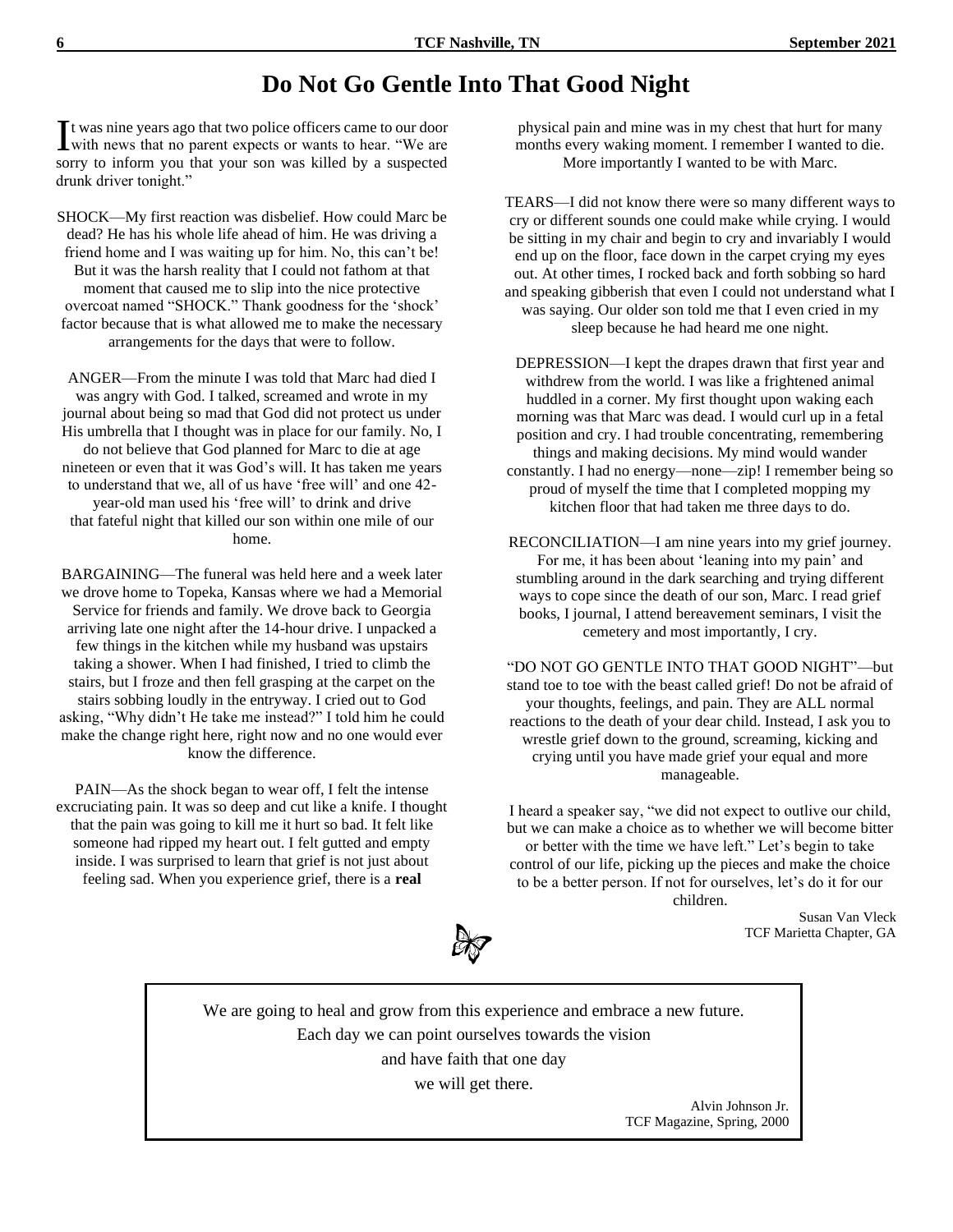# **CHAPTER INFORMATION**

#### **Are you Moving?**

Each time a newsletter is returned to us with an incorrect address, we pay to retrieve it in order to find out where you've moved; then we pay again to mail it back to you. This is in addition to the original bulk mail cost. It would help a great deal in both time and money if you would notify us immediately of any address change so your newsletter can reach you right away. You may call, write or email the chapter leaders or the newsletter editor. Thanks for your help.

# **The "Children Remembered" Listings**

If you are unable to attend TCF meetings and would like for your child to be listed on pages 2 and 3 in The Children Remembered list, please let us know, printing the exact way you'd like the child's name to appear, the child's birth and death dates, and the parents' names as they should be listed. Drop us a note at TCF, P.O. Box 50833, Nashville, TN 37205. We'll be glad to include them. You need to contact us only once, unless any of your information changes.

# **We Need Your Help**

If you know a family outside the immediate Nashville area who has experienced the death of a child, regardless of age or cause of death, and you have access to the address (and phone number) of the parents, it would be most helpful if you would call us with that information. Our mission is to reach every bereaved family in Middle Tennessee, but we have to know about them in order to give them the support we ourselves have received. If you know the child's name, birth date, date of death and cause of death, so much the better. Our outreach chairperson will send a warm letter of sympathy and information about TCF along with appropriate brochures and articles. There will be no harassment, no phone calls, and no demands made upon the parents, and the information you provide is strictly confidential.

# **The Birthday Table**

In the month of your child's birthday, a table will be provided at our meeting where you can share photographs, mementos, your child's favorite snack or a birthday cake, a bouquet of flowers—anything you'd like to bring. We want to know your child better, so please take advantage of this opportunity to celebrate the wonderful day of your child's birth and for us to become better acquainted.

# **BEREAVEMENT RESOURCES**

# **Alive Alone**

Alive Alone is an organization to benefit parents whose only child or all children have died. Visit their website at [www.alivealone.org.](http://www.alivealone.org/)

#### **Alive Hospice Support Group for Bereaved Parents**

For general information about grief support services and groups at Alive, please call the Grief Line at: 615-963-4732 or email [griefsupport@alivehospice.org.](mailto:griefsupport@alivehospice.org) They offer eight-week groups, ongoing monthly groups, family group and Little Hearts Club for children who have experienced the death of a sibling. Services are in Franklin, Nashville, Hendersonville, Lebanon, and Murfreesboro.

# **Sharing**

SHARING is a community organization for parents who have experienced a miscarriage, stillbirth or the death of an infant. The website is sharingmiddletn.org.

# **Survivors of Suicide**

There is a caring SOS group in Nashville. For information about meetings, you may call 615 244-7444, or go to the Tennessee Suicide Prevention Network at TSPN.org, and you will find a list of all Tennessee SOS locations.

# **TCF Web site —A Treasure for You**

When you log onto the TCF Web site at [www.compassionatefriends.org](http://www.compassionatefriends.org/) you will find a wealth of information about TCF and grief poetry and articles